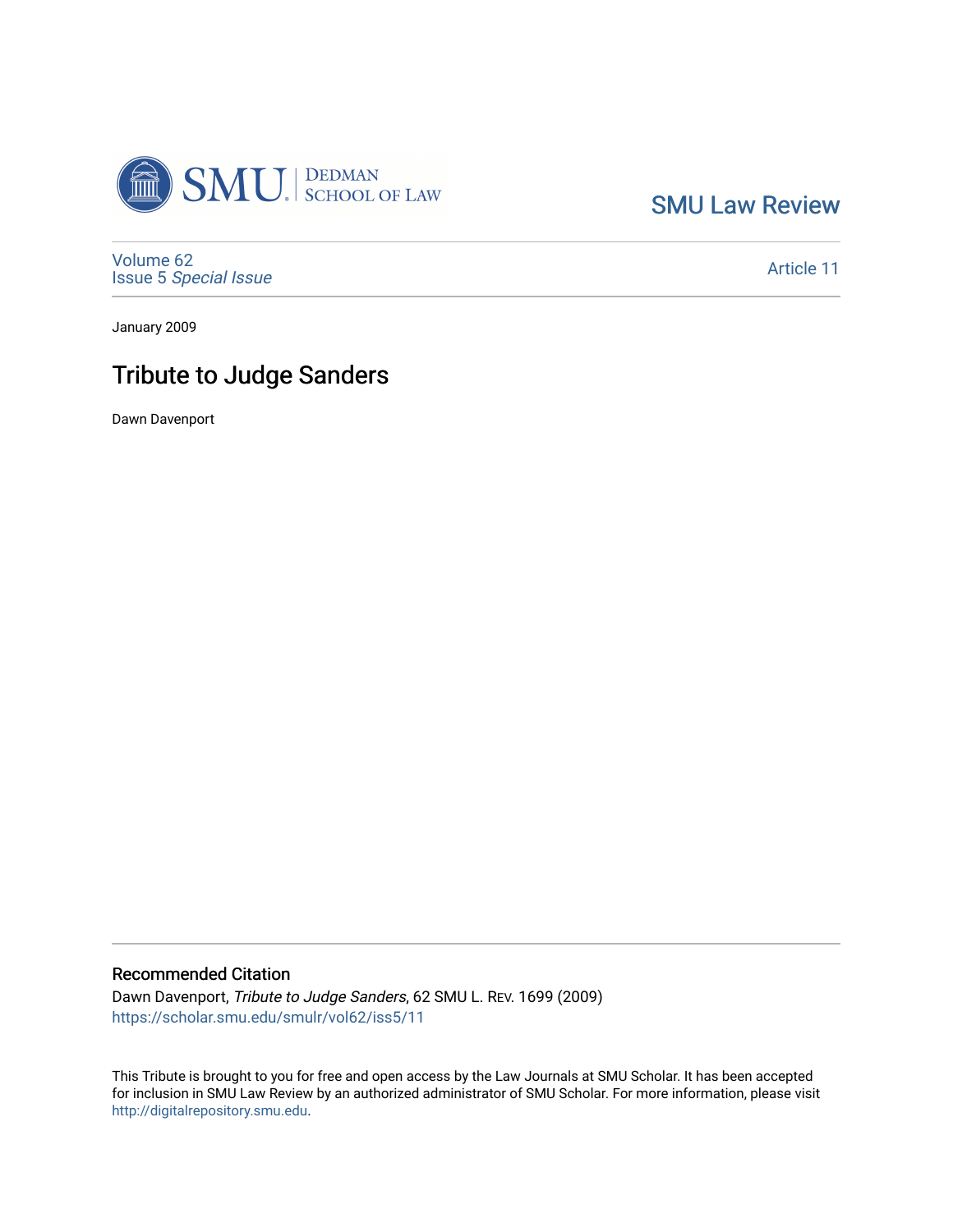## **TRIBUTE TO JUDGE SANDERS**

*Dawn Davenport, J.D. Southern Methodist University, Clerked: 8/10/87* - *6/28/88*

N the spring of 1988, potential jurors had been called for several trials. Jury selection was going slowly and the potential jurors were told to report back first thing Tuesday morning. On Tuesday mid-morning, the Judge was notified that one juror had not returned. When the Clerk called his house, his roommate, an honest (or more likely clueless) fellow, said the would-be juror had gone fishing. Upon hearing of his whereabouts, the Judge "asked" him to be in his courtroom at 3:00 that afternoon. Apparently this message and the tone in which it was delivered made its way to our hapless juror because at 3:00 sharp, a 21-yearold North Texas University student showed up in chambers in cut off blue jean shorts and a ratty t-shirt. His choice of clothing was undoubtedly not one of his better decisions that day, ranking in stupidity right up there with the decision to go fishing instead of report for jury duty. When Phyllis told the Judge of the juror's arrival, she helpfully mentioned his dress and general demeanor. I'm not sure if that information influenced the Judge's decision, but the Judge decided to "meet" with the juror in the courtroom. Not one to miss a teachable moment, the Judge dressed in full robe and called for the marshal to announce his entrance.

I had noticed the scraggly arrival and the Judge's response and decided that my legal education would be furthered by witnessing the proceedings. Not wanting to be selfish, my co-clerk and I called all the other Judges' clerks in the building. As if the poor fellow's luck hadn't been bad enough, an Associated Press reporter happened to be walking by at the same time the clerk herd was running into the courtroom, and seeing the excitement decided to join us to see what was up. We made quite an audience.

As you might imagine, the Judge read the kid the riot act, complete with a full recitation of civic duties. He then ordered him to hand copy the Constitution and Bill of Rights and return it to him by Friday. The juror seemed a bit shell-shocked and when asked if he had any comments, he stammered that he just didn't want his father to find out "because he was a real conservative Republican." Needless to say, we thought this was hilarious, and even more so when the juror called the chambers later that day and asked if he was suppose to copy the Declaration of Independence or the Constitution. It must have been a slow news day because this story made several newspapers throughout the US.